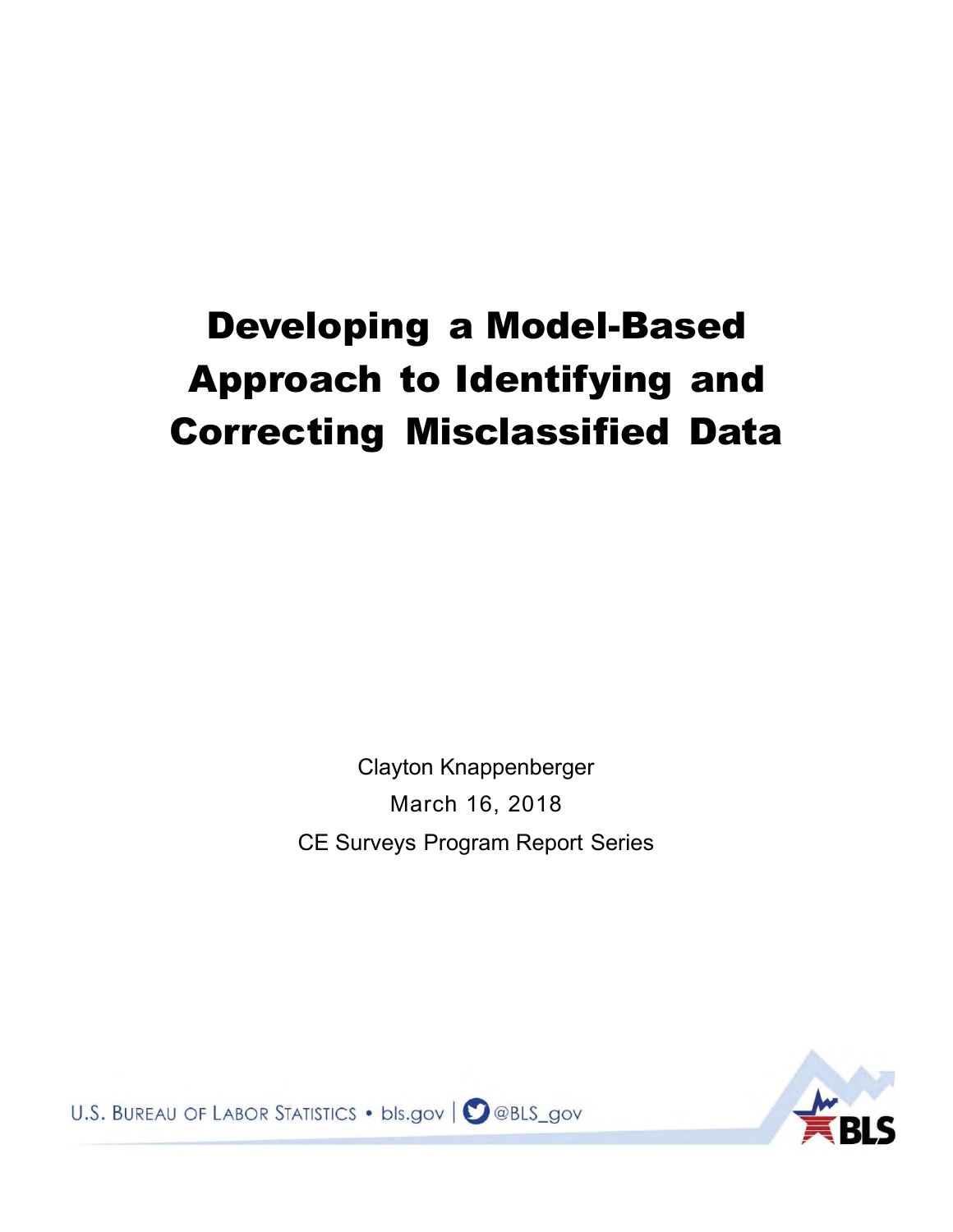## Table of Contents

| Figure 5: Misclassification Impact on UCC 600902 - Other Sport Equipment 16                 |
|---------------------------------------------------------------------------------------------|
| Figure 6: Misclassification Impact on UCC 690245 - Other Household Appliances (Owned) 16    |
| Figure 7: Misclassification Impact on UCC 310333 - Accessories and Other Sound Equipment 17 |
|                                                                                             |
| Figure 9: Count Frequencies of UCCs with Cross-Section Misclassification19                  |
|                                                                                             |
|                                                                                             |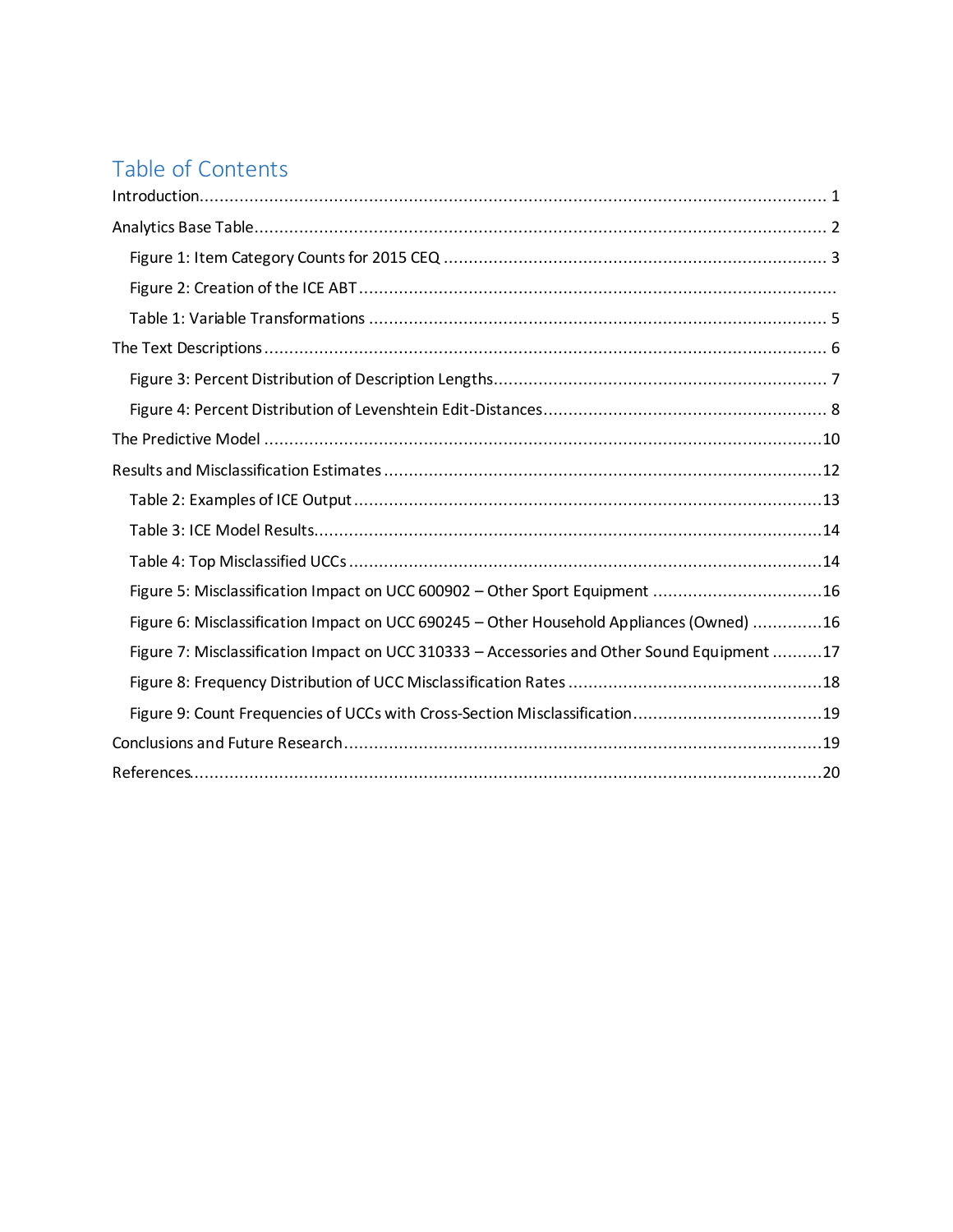## <span id="page-2-0"></span>**Introduction**

 Classification error occurs when a survey response is reported (or is recorded) in an incorrect category. For example, a respondent might be prompted about computer expenditures, but then recall and report a tablet expenditure. This is a common, but rarely studied, problem in survey data. Using the Consumer Expenditure Surveys' definitions, classification error is a form of measurement error as the response provided is different from the true value of the measurement (Gonzalez et al., 2009). Correlation of classification error with other explanatory variables of interest can cause bias in regression estimates or when calculating population estimates based on survey weights.

 Survey practitioners often have limited tools at their disposal for identifying and correcting cases of classification error. Typically researchers who studied classification error have relied on subsequent re-interviews or on administrative data to estimate the presence and extent of classification error. The first approach was adopted by Feng and Hu (2013) in their analysis of the impact of labor force status misclassification on the unemployment rate. Food and Nutrition Services administrative records were used in Bollinger and David's examination of misclassification in the 1984 *Survey of Income and Program Participation* (1997). These and similar studies assumed auxiliary data sources report the "true" classification of one or more variables of interest. This approach is appropriate post-processing and where such data are available, but is less useful to survey producers who may wish to identify and mitigate classification errors during survey processing.

This report presents a novel approach to the problem of classification error in the Bureau of Labor Statistics' Consumer Expenditure Quarterly Interview Survey (CEQ) data. Previously, Consumer Expenditure Surveys staff relied only on outlier detection methods to identify and correct respondentreported misclassified expenditures. These methods assume that two different item categories have different cost distributions, but in many cases this is not a reasonable assumption. I use respondent

1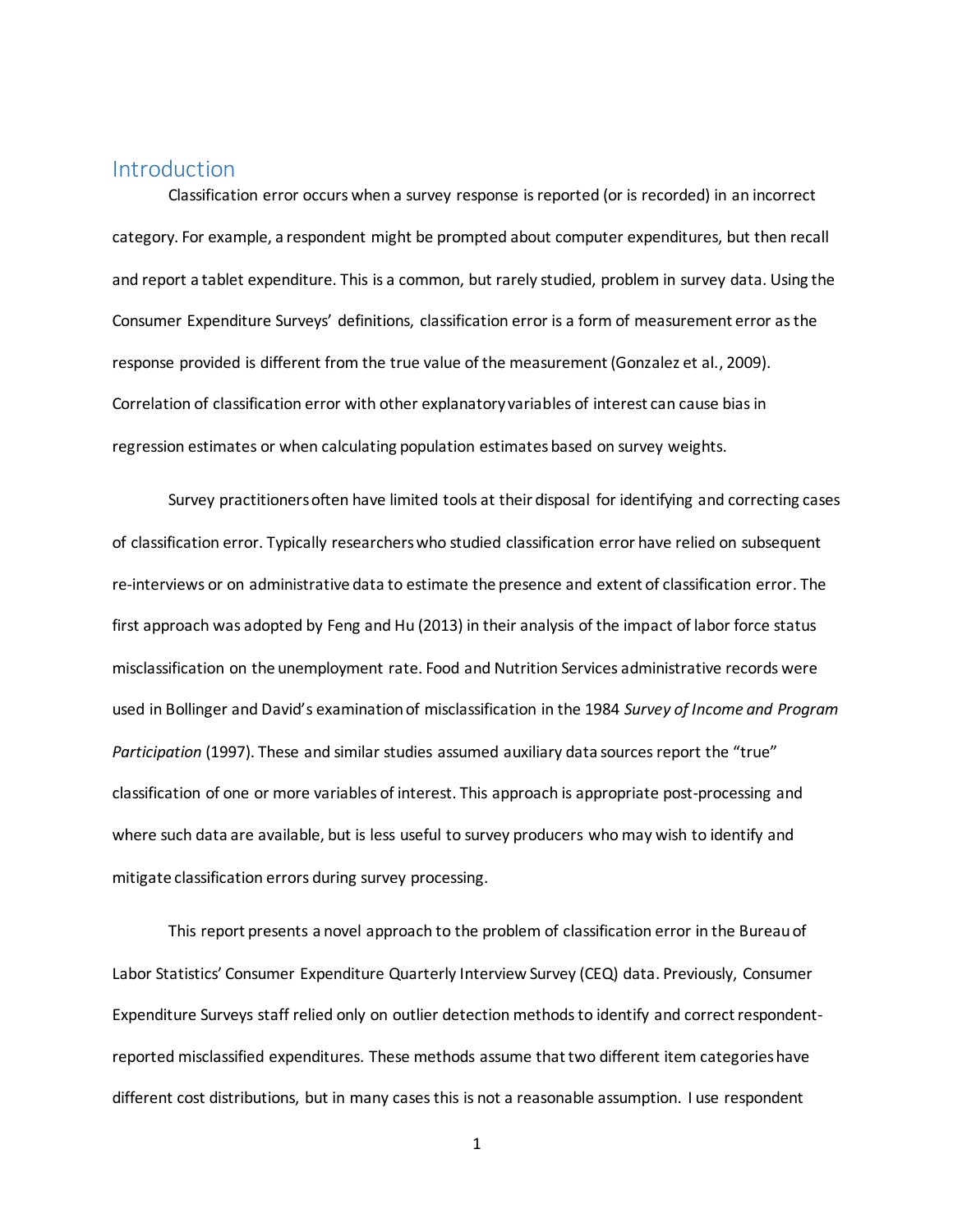provided text descriptions of purchases to train a predictive model whose output is a predicted item category for each expenditure. This prediction is then compared to the reported category to identify likely cases of respondent-reported item misclassification.

In this report, I explain this new process called Item Code Estimation (ICE) that is currently being adopted within the Consumer Expenditure Surveys to improve upon existing data review procedures. In addition, I estimate a lower bound on classification error for a single expenditure category and generate new expenditure estimates for specific items within that expenditure category after correcting for identified misclassification. ICE is currently being used in production on a single expenditure category and can be expanded for use across CEQ expenditure categories.

## <span id="page-3-0"></span>Analytics Base Table

 Analytics Base Table (ABT) is a term used in prediction settings to refer to the single file containing all the information used for training and testing a predictive model. Typically in an ABT each row represents a distinct observation. The source files for my ABTs are the CEQ production microdata files that are based on collection quarter. Using the 11 quarters of data from 2013Q2 – 2015Q4 allows me to construct four rolling 8 quarter ABTs for the 2015 collection year. The first seven quarters in each ABT are designated the training dataset and the remaining quarter is set aside as the test dataset. This rolling process is done to simulate the quarterly nature of CE expenditure processing.

I use seven quarters of training data for two reasons. First, seven quarters allows me to capture monthly seasonal changes in expenditures. Second, many item categories have relatively few observations in a single collection quarter. Even bringing in this much data does not always resolve this problem. In Figure 1 below, I have graphed the average number of expenditures for the four ICE ABTs in 2015. The category with the fewest expenditures, 530 – outboard motors, has an average of only 16

2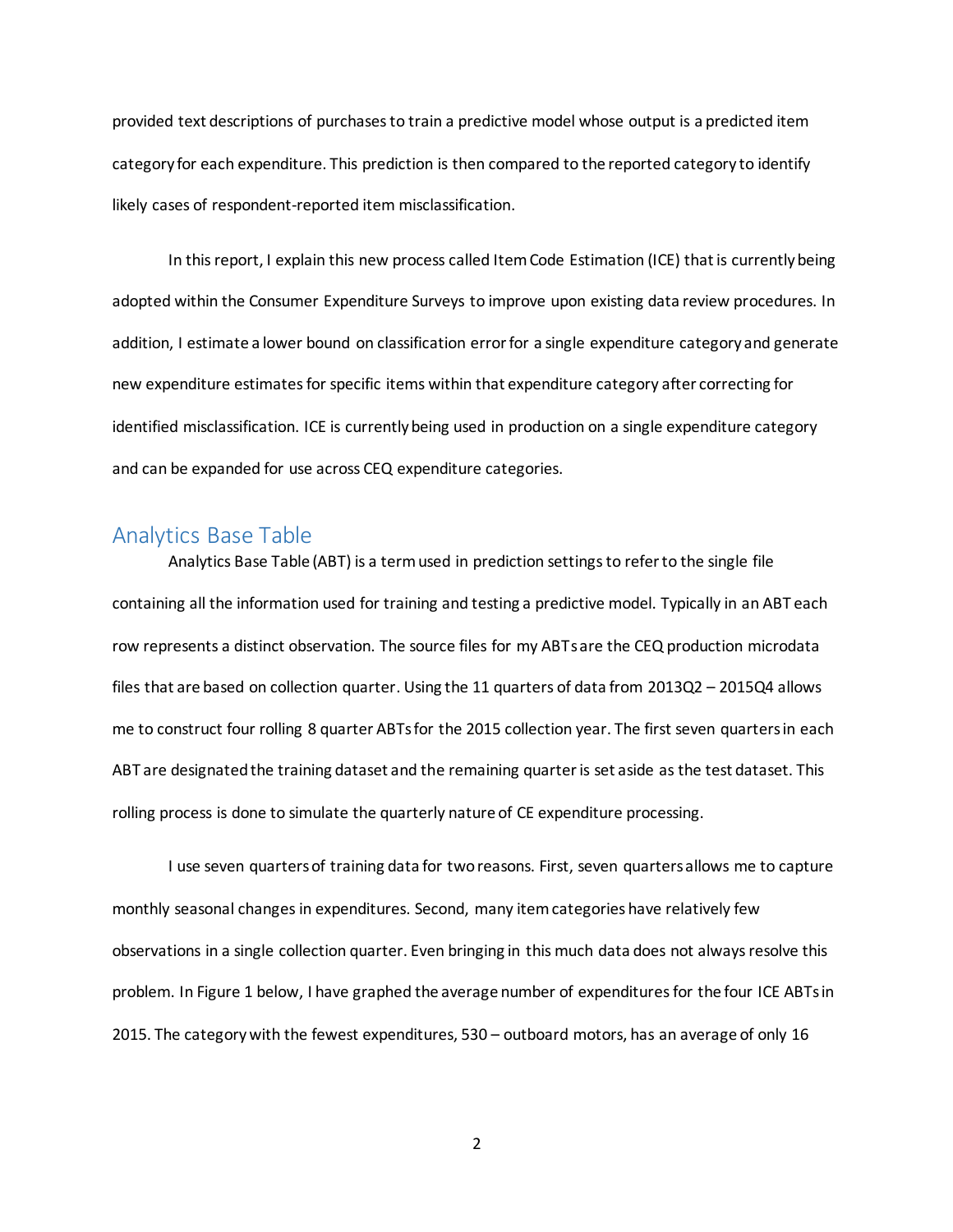observations in the ICE source data. However, the category with the next fewest expenditures, 670 –

satellite dishes/receivers/accessories, has on average over 100 observations in the ICE source data.



## <span id="page-4-0"></span>Figure 1: Item Category Counts for 2015 CEQ

l

For each quarter the ICE ABT is formed by merging three different CEQ files. The components of each ICE ABT are: (1) the data collected in Section 6 Part B of the CEQ interview: Appliances, household equipment, and other selected items (EAPB) which contains expenditure level information including the item code, the text description of the item, and other variables that can help classify the purchase; (2) the Family file (FMLY) which offers household<sup>1</sup> demographics, the survey weights, and the quarter and

<sup>1</sup> Technically, CE collects expenditure information for consumer units rather than households. A consumer unit is defined as: 1) all members of a particular housing unit who are related by blood, marriage, adoption, or some other legal arrangement, such as foster children; 2) a person living alone or sharing a household with others, or living as a roomer in a private home, lodging house, or in permanent living quarters in a hotel or motel, but who is financially independent; or 3) two or more unrelated persons living together who pool their income to make joint expenditure decisions. In most cases the consumer unit is equivalent to the household. For this reason, and to aid the reader in interpreting these results, I refer to households in place of consumer units throughout this article.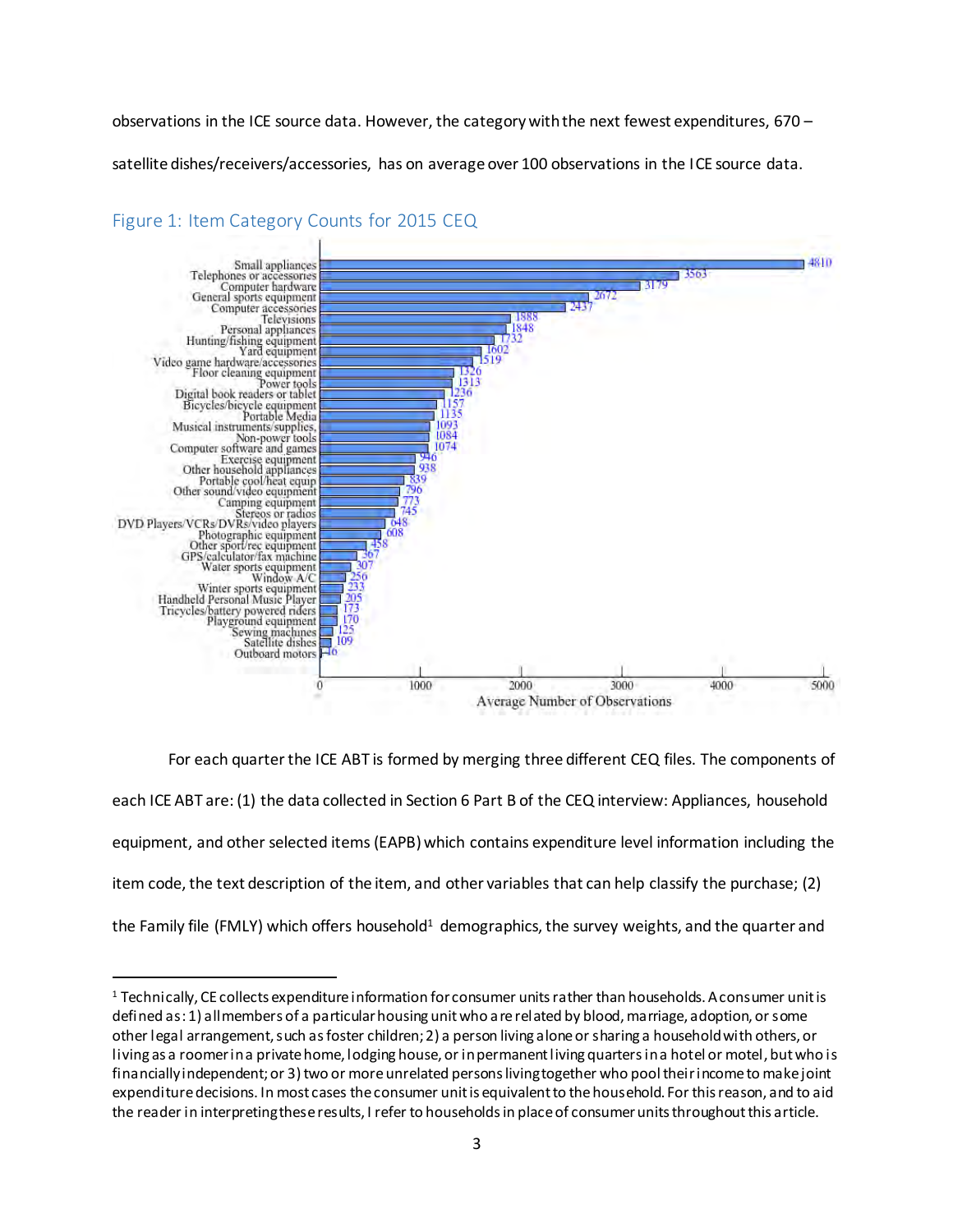year of the interview; and (3) the Member file (MEMB) which provides member level demographic and

income variables that I later recode into household variables.

## Figure 2: Creation of the ICE ABT

l



The basic steps to create the ICE ABT are outlined above in Figure 2. First, I drop combined expenditures<sup>2</sup> from the EAPB file as their descriptions would add unnecessary noise to the ICE model and because combined items are more likely to have truncated descriptions. Second I transform the EAPB variables into either binary or standard normal variables (i.e. Z-Scores transformation). Third, I perform an inner join of the EAPB and FMLY files. Fourth I perform variable transformations on the selected member-level variables found in the MEMB file with the goal of transforming them into

 $^2$  A combined expenditure is any expenditure where the respondent reported multiple items in a single expenditure. For example: the respondent might report spending \$100 on "a toaster and a blender." This is a combined expenditure because the respondent included two items (toaster and blender) within a single expenditure.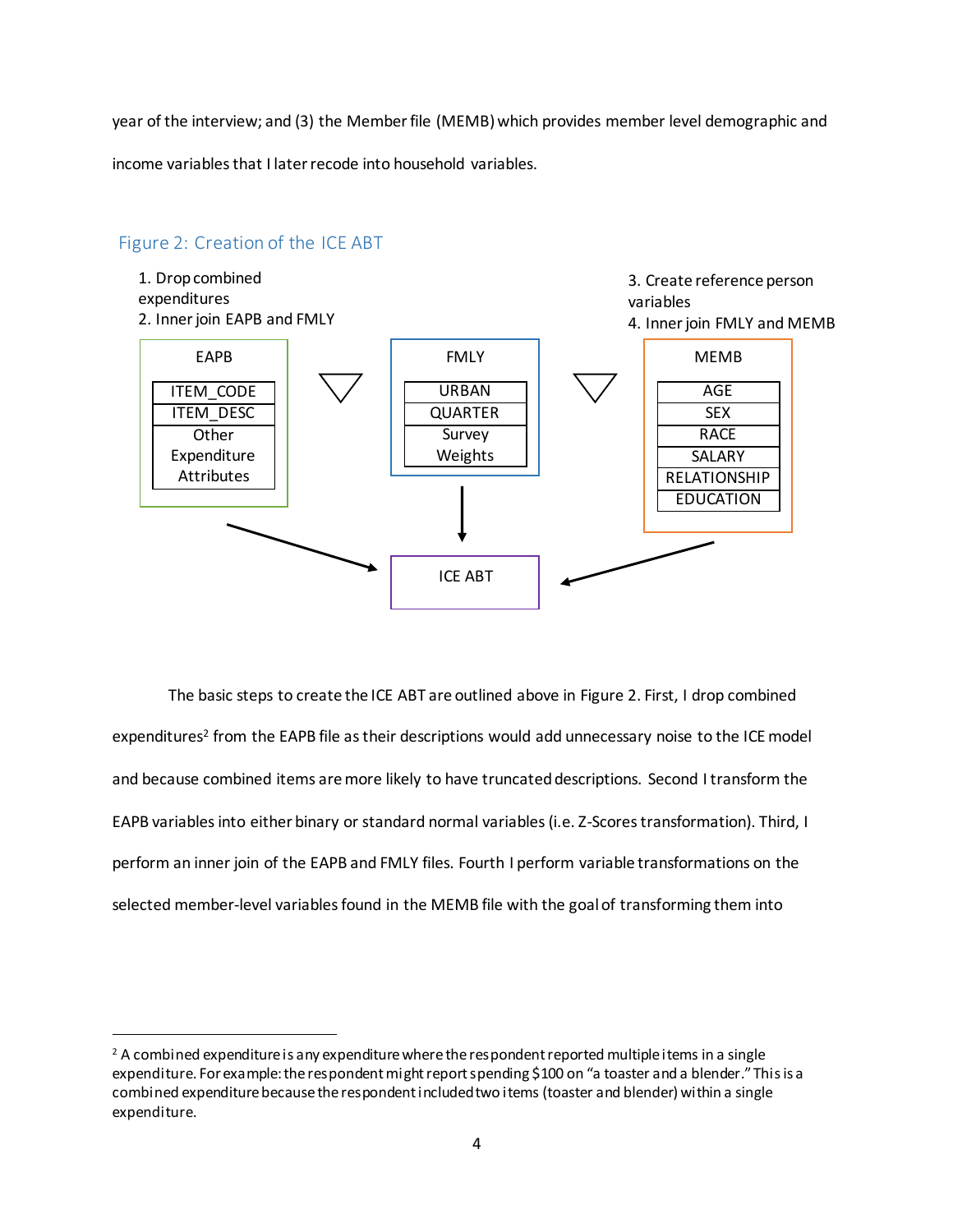standardized household-level demographic and income variables. These transformations are outlined in

Table 1.

l

| Variable Name   | Description                               | Table       | Calculations and Transformations                          |  |  |
|-----------------|-------------------------------------------|-------------|-----------------------------------------------------------|--|--|
| <b>GFTCMIN</b>  | Gift or not gift                          | <b>EAPB</b> | Binary transformation <sup>3</sup>                        |  |  |
| MIN MO          | Month of purchase                         | <b>EAPB</b> | Binarytransformation                                      |  |  |
| <b>PURCH</b>    | Whether the item was                      | <b>EAPB</b> | if MINPURX == 'B' then PURCH = $0$ ;                      |  |  |
|                 | purchased or rented                       |             | $else$ PURCH = 1;                                         |  |  |
| DK_PURCH        | Binary indicating that                    | <b>EAPB</b> | if MINPURX == 'F' then DK PURCH = $1$ ;                   |  |  |
|                 | the respondent did                        |             | $else DK_PURCH = 0;$                                      |  |  |
|                 | not know or refused                       |             |                                                           |  |  |
|                 | to say whether                            |             |                                                           |  |  |
|                 | purchased or rented                       |             |                                                           |  |  |
| <b>MINPURX</b>  | Standardized                              | <b>EAPB</b> | 1. if MINPURX in ('B', 'F') then MINPURX = 0;             |  |  |
|                 | expenditure on item                       |             | else MINPURX = MINPURX;                                   |  |  |
|                 |                                           |             | 2. Standardized <sup>4</sup>                              |  |  |
| DK_RENT         | Binaryindicating that                     | <b>EAPB</b> | if MINRENTX == 'F' then $DK$ RENT = 1;                    |  |  |
|                 | the respondent did                        |             | $else DK_RENT = 0;$                                       |  |  |
|                 | not know or refused                       |             |                                                           |  |  |
|                 | to say whether                            |             |                                                           |  |  |
|                 | purchased or rented                       |             |                                                           |  |  |
| <b>MINRENTX</b> | Standardized rental                       | <b>EAPB</b> | 1. If MINRENTX in ('B', 'F') then MINRENTX = 0;           |  |  |
|                 | expenditure on item                       |             | else MINRENTX = MINRENTX;                                 |  |  |
|                 |                                           |             | 2. Standardized                                           |  |  |
| <b>INSTLSCR</b> | If the expenditure                        | EAPB        | Binarytransformation                                      |  |  |
|                 | includes installation                     |             |                                                           |  |  |
|                 | costs                                     |             |                                                           |  |  |
| <b>MINTAX</b>   | Whether sales tax was                     | <b>EAPB</b> | Binarytransformation                                      |  |  |
|                 | applied to expenditure                    |             |                                                           |  |  |
| <b>URBAN</b>    | Whether the                               | <b>FMLY</b> | Binarytransformation                                      |  |  |
|                 | householdis                               |             |                                                           |  |  |
|                 | categorized as living in                  |             |                                                           |  |  |
|                 | an urbanarea or not                       |             |                                                           |  |  |
| AGE REF         | Age of the reference                      | <b>MEMB</b> | 1. Select AGE as AGE REF                                  |  |  |
|                 | person                                    |             | <b>From MEMB</b>                                          |  |  |
|                 |                                           |             | Where $CU$ <sub>_CODE</sub> = 1                           |  |  |
|                 | Sex of the reference                      | <b>MEMB</b> | 2. Standardized                                           |  |  |
| SEX_REF         |                                           |             | 1. Select SEX as SEX_REF                                  |  |  |
|                 | person                                    |             | From MEMB                                                 |  |  |
|                 |                                           |             | Where CU $CODE = 1$                                       |  |  |
|                 |                                           |             | 2. Binarytransformation                                   |  |  |
| <b>SALARYX</b>  | Total reported salary<br>of all household | <b>MEMB</b> | 1. If SALARYX in $('A', 'B', 'F', 'G')$ then SALARYX = 0; |  |  |
|                 |                                           |             | else SALARYX = SALARYX;                                   |  |  |
|                 | members                                   |             | 2. Sum of all member salaries                             |  |  |

### <span id="page-6-0"></span>Table 1: Variable Transformations

<sup>&</sup>lt;sup>3</sup> The process of binary transformation involves taking a categorical variable and turning into  $(k-1)$  binary variables where  $k$  is the number of categories.

<sup>4</sup> Standardization is performed on continuous variables so that they have equivalent scales (standard normal).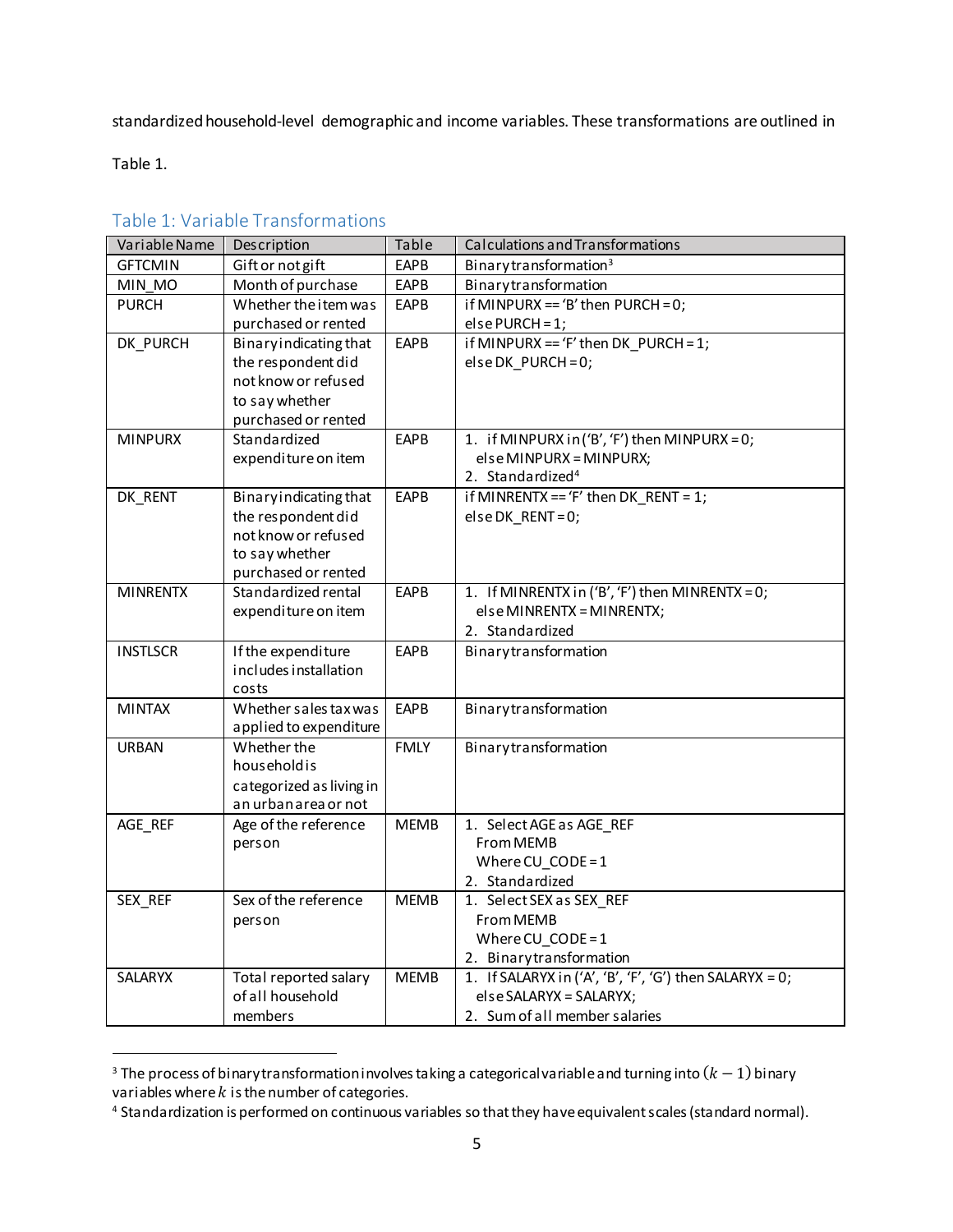| Variable Name | Description           | Table       | Calculations and Transformations   |
|---------------|-----------------------|-------------|------------------------------------|
| REF RACE      | Race of the reference | <b>MEMB</b> | 1. Select MEMBRACE as REF RACE     |
|               | person                |             | From MEMB                          |
|               |                       |             | Where $CU$ $CODE = 1$              |
|               |                       |             | 2. Binarytransformation            |
| HIGH EDU      | Highest level of      | <b>MEMB</b> | 1. Select max (EDUCA) as HIGH EDU  |
|               | education attained by |             | From MEMB                          |
|               | any household         |             | Group by NEWID;                    |
|               | member                |             | 2. Standardized                    |
| FAM SIZE      | Number of household   | <b>MEMB</b> | 1. Select count(NEWID) as FAM SIZE |
|               | members               |             | From MEMB                          |
|               |                       |             | Group by NEWID;                    |
|               |                       |             | 2. Standardized                    |

## <span id="page-7-0"></span>The Text Descriptions

In addition to the above described variable transformations, the text item descriptions must be cleaned and transformed to be used as independent variables for predicting item codes. During the CEQ interview as respondents are prompted to report expenditures within a given item category, the interviewer is able to record a brief text description of the item the respondent is reporting. If the interviewer fails to record a description, the instrument fills in a default description based on the item category it was reported in. For example, suppose the interviewer asks the respondents if they purchased anything in the item category "small kitchen appliances". The respondent may inadvertently report the purchase of a vacuum cleaner. If the interviewer writes a description it could be something like "vacuum cleaner," but if there is no written input, the instrument fills in the default description of "small kitchen appliances."

Typically these descriptions provided by the interviewer are very short, the average length being only two words while the maximum description length found in the source data is eight words. As can be seen in Figure 3, the majority of item descriptions contains three or fewer words. For my analysis shorter descriptions are often preferable as they require less cleaning, and likely contain information more pertinent to identifying the expenditure. Longer descriptions are more likely to contain ancillary words that may make predicting the correct item codes more difficult.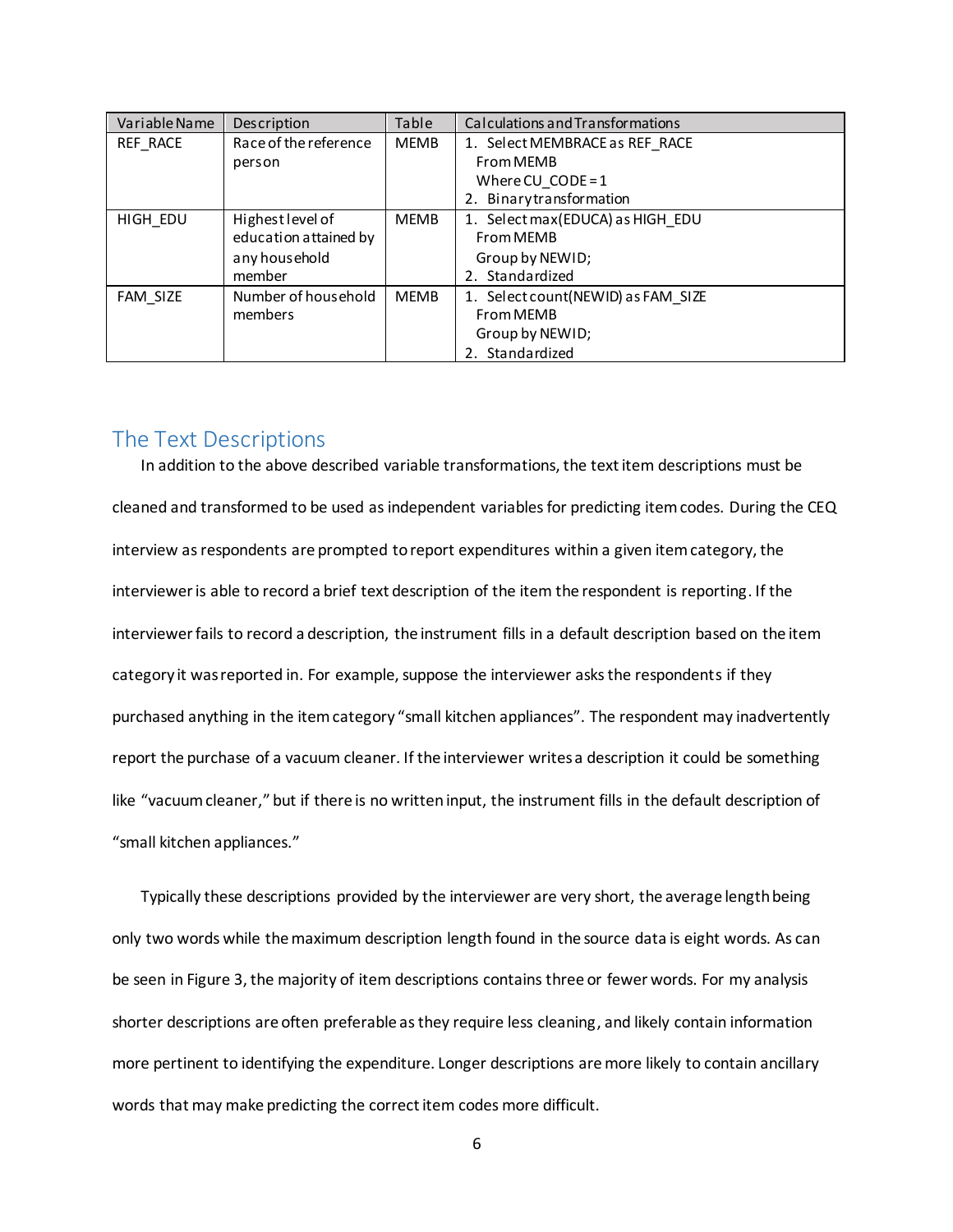

<span id="page-8-0"></span>

As noted, if the interviewer does not input a description, a default description is automatically added to the record based on the item category selected. Overall, approximately 33 percent of the descriptions provided use the default description, although this varies from 14 to 89 percent across item categories. The roughly 67 percent of descriptions that did not contain the default description are nontrivially different from the default description. This suggests that when the interviewer recorded an item description, it contained more specific information beyond what would have been provided by the default.

The Levenshtein Edit-Distance is a distance function used in natural language processing and is calculated as the number of character operations (substitutions, additions, and deletions) that would need to be changed to transform one string into another. The Levenshtein Edit-Distance,  $L(x, y)$ , satisfies the definition of a distance function as: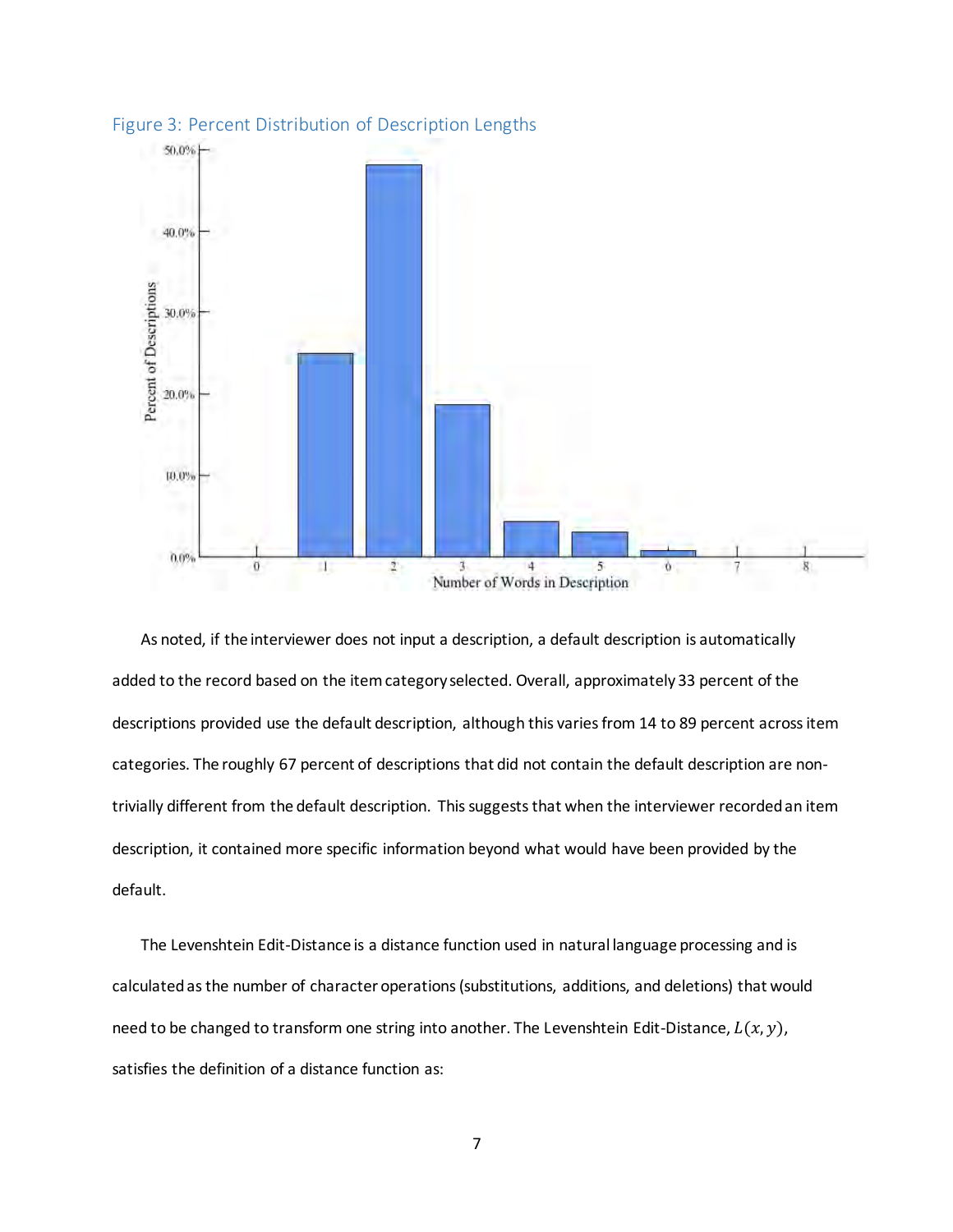- 1.  $L(x, y) > 0$  for all strings x and y
- 2.  $L(x, y) = 0 \Leftrightarrow x = y$
- 3.  $L(x, y) = L(y, x)$
- 4.  $L(x, y) \le L(x, y) + L(y, z)$

In Figure 4, I show the distribution of the Levenshtein Edit-Distances of the provided description from the default description. Over one third of the descriptions have a distance of less than 5 which indicates that in these cases either the default description or a description that was only slightly different from the default was used. For the entire distribution the average distance between the provided description and the default description is 11 characters. However, for the records that did not use the default description the average distance looks to be around 18 characters. Given that the average number of words in a description is 2, this signifies that when interviewers input a description that was different from the default description, it was markedly different from the default.



<span id="page-9-0"></span>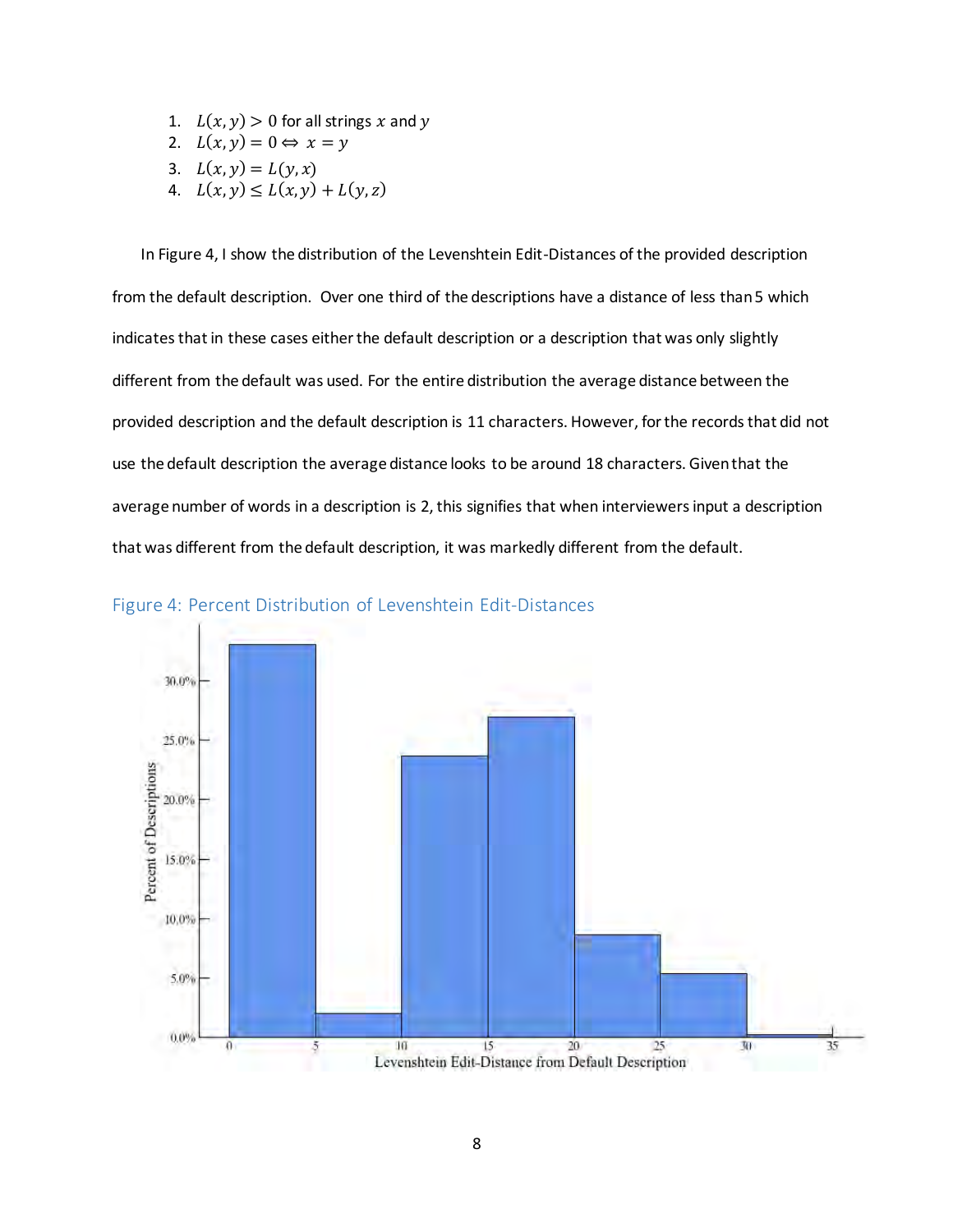Despite the average description having only 2 words (Figure 3), the sheer number of items results in over 9,000 unique words. Text cleaning is therefore necessary to reduce the number of unique words. This process can range from the very simple to the extremely complex. I use a relatively simple five step process aimed at distilling the item descriptions into only information about the item purchased – potentially leaving out things like how many were purchased and who it was for.

- 1. Convert all letters to lowercase
- 2. Remove punctuation
- 3. Convert contractions into two words
- 4. Remove stop words<sup>5</sup>

l

5. Remove numbers and number words

The text cleaning process could be made more sophisticated if desired. For example, I made no effort to correct misspellings or to enforce a standard form for words like television/t.v./tv. I also did not attempt to address the issues presented by having different prefixes and suffixes attached to similar words. For example: "digital converter box", "digital conversion box", and "digital converting box" each refer to the same item and the model's prediction accuracy could be improved by replacing the three different forms of "convert" with a single example.<sup>6</sup> Despite the relative simplicity of this approach the total number of unique words present is reduced from over 9,000 to around 4,000 unique words in each of the training data sets.

 With the cleaned text data, I must next convert it into a format that can be used in a predictive model. The approach that I employ with ICE is called the "bag of words" wherein each unique word that appears is represented in the model as an independent variable. The most naïve form the "bag of words" can take is to encode each word variable as a binary 1 or 0 if the word is present in a given item

<sup>&</sup>lt;sup>5</sup> Many software packages that allow for natural language processing include standard lists of stop words. Examples of stop words depend on the context, but commonly include words like *a*, *and*, *the*, and *it*. For this analysis I used Python's Natural Language Toolkit's (NLTK) stop word list.

 $^6$  The process of removing word prefixes and suffixes is called stemming and NLTK provides access to many different stemming algorithms, one of the most popular being Porter's.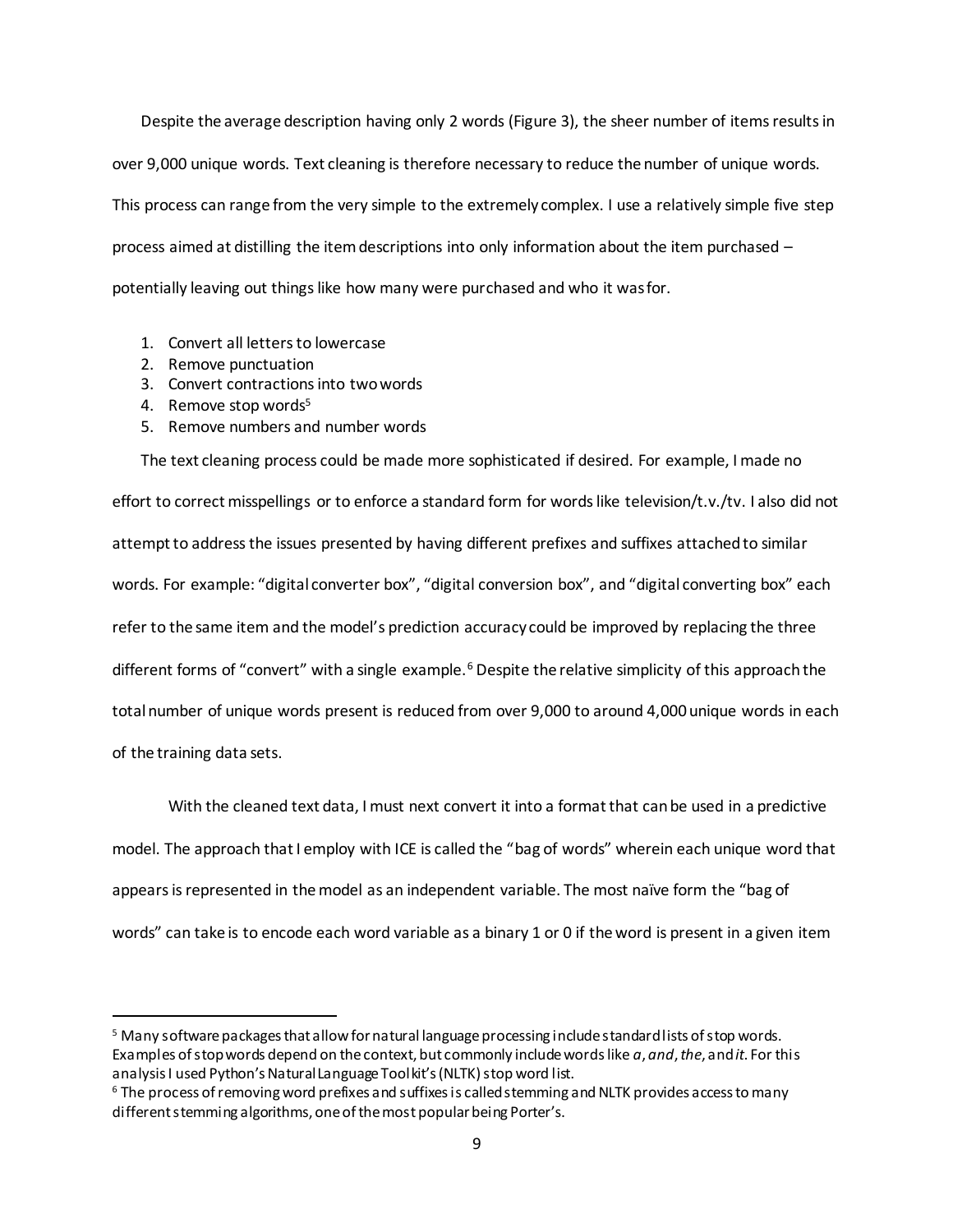description or not. The next logical step would be to let each word variable represent the number of times a word appears in a given item description. I take this one additional step by utilizing what are known as term frequency – inverse document frequency weights (tf-idf).

The tf-idf<sup>7</sup> is defined in the following manner:

$$
tfidf = tf * \log\left(\frac{|D|}{1 + |\{d : t \in d\}|}\right)
$$

Where  $|D|$  is the cardinality of the document space and  $|\{d : t \in d\}|$  is the number of documents where the term t appears. This weighting scheme therefore increases as a word appears more frequently in a given description, but decreases as a word appears more frequently across the collection of descriptions. Conceptually if a word appears many times in an item description, but appears infrequently across all item descriptions, that word is more likely to convey useful information about an item than a word that appears frequently in an item description and frequently across all item descriptions.

## <span id="page-11-0"></span>The Predictive Model

l

 Below are the steps I took to build a predictive model for identifying which records were misclassified. Before starting that discussion, I will discuss my methodological approach. Predictive analysis uses many of the same tools as descriptive analysis, but emphasizes prediction accuracy. In the analysis that follows I estimate models that incorporate and select from several thousand variables. Additionally I use regularization techniques that I know will result in biased coefficients. For these reasons, individual coefficients are not examined or even reported. Instead the predictive model's performance is measured entirely on its ability to correctly classify test data.

 $^7$  There are alternate definitions for the inverse document frequency weighting. This formulation is what is used in the Python machine learning package Scikit-Learn.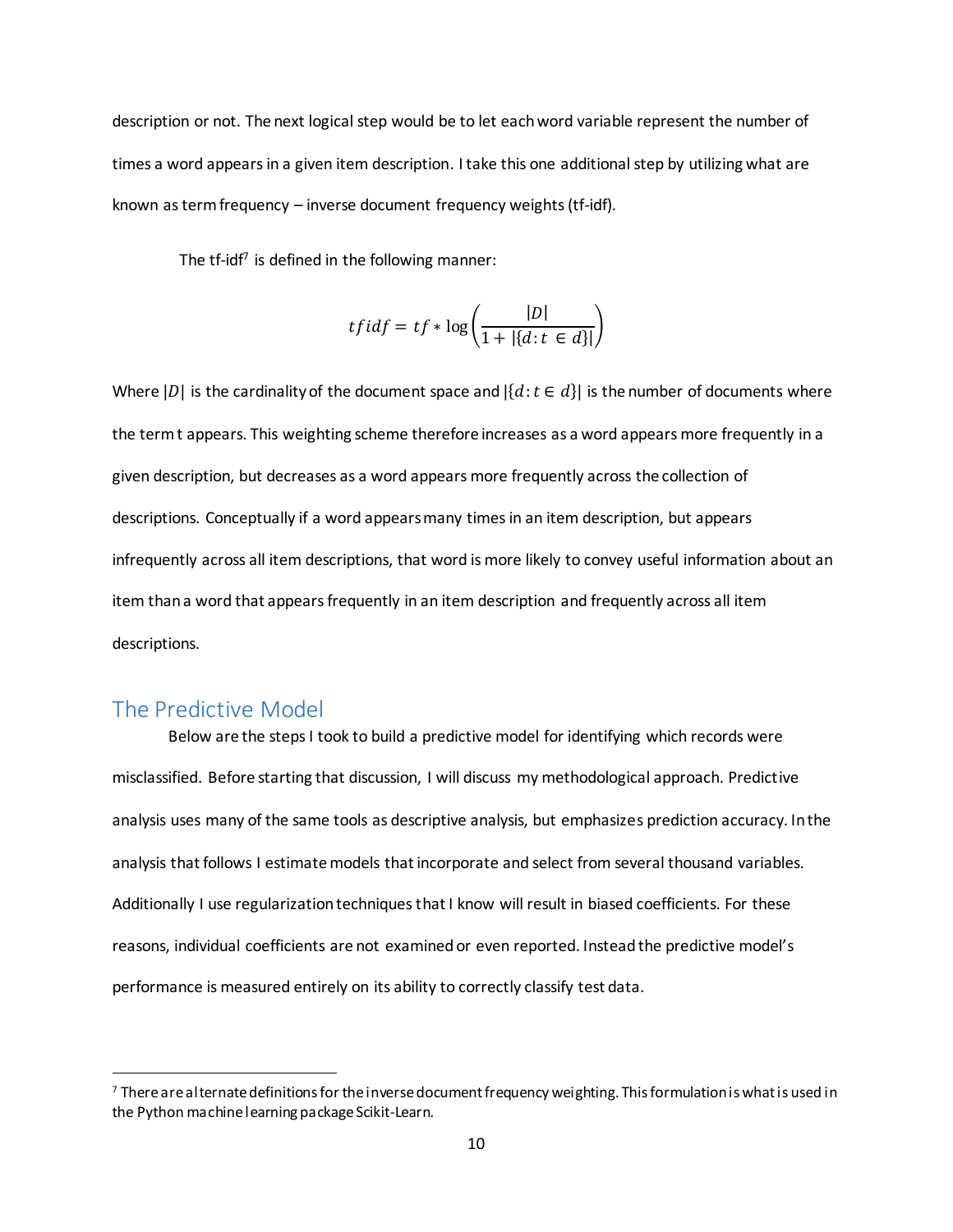Logistic regression is often used in solving binary classification problems, but can be extended to solve multiclass classification problems either with a one-vs-rest technique (OVR) or through multinomial logistic regression. The OVR approach fits one binomial regression to each of the  $N$  class labels. For each observation, the predicted class label is the class label whose logistic regression had the highest estimated probability. Multinomial logistic regression on the other hand estimates the joint probability by estimating parameters that maximize the log-likelihood function. A disadvantage to using multinomial logistic regression is that it assumes the independence of irrelevant alternatives (IIA). This assumption posits that the presence of an irrelevant option does not affect the relative probability of other options. This is not a safe assumption to make here as I expect at least a portion of the misclassification to be the result of two item categories lying in close proximity to each other in the instrument. Thus I use the OVR method as it does not rely on an IIA assumption.

As described above, I take the "bag of words" approach to text analysis which allows each word reported in the cleaned text to be represented as an independent variable in the model. The predictive model therefore incorporates all of the text variables in addition to the expenditure and demographics variables identified in table 1. For  $m$  expenditure and demographics variables, and  $w$  word variables, the predictive model takes the form:

$$
\hat{y} = \beta_0 + \sum_{j=1}^m \beta_j x_j + \sum_{t=1}^w \beta_t x_t
$$

With over 4,000 unique words in the cleaned text there is cause for concerns of overfitting in the model. Overfitting occurs when a model is overly complex to the point of describing random noise in the training data such that it fails to generalize when the model is used on test data. Three steps have been taken which should mitigate the concern of overfitting. First, my training dataset is quite large. For a typical quarter, there are approximately 40,000 observations in the training data – with around 4,000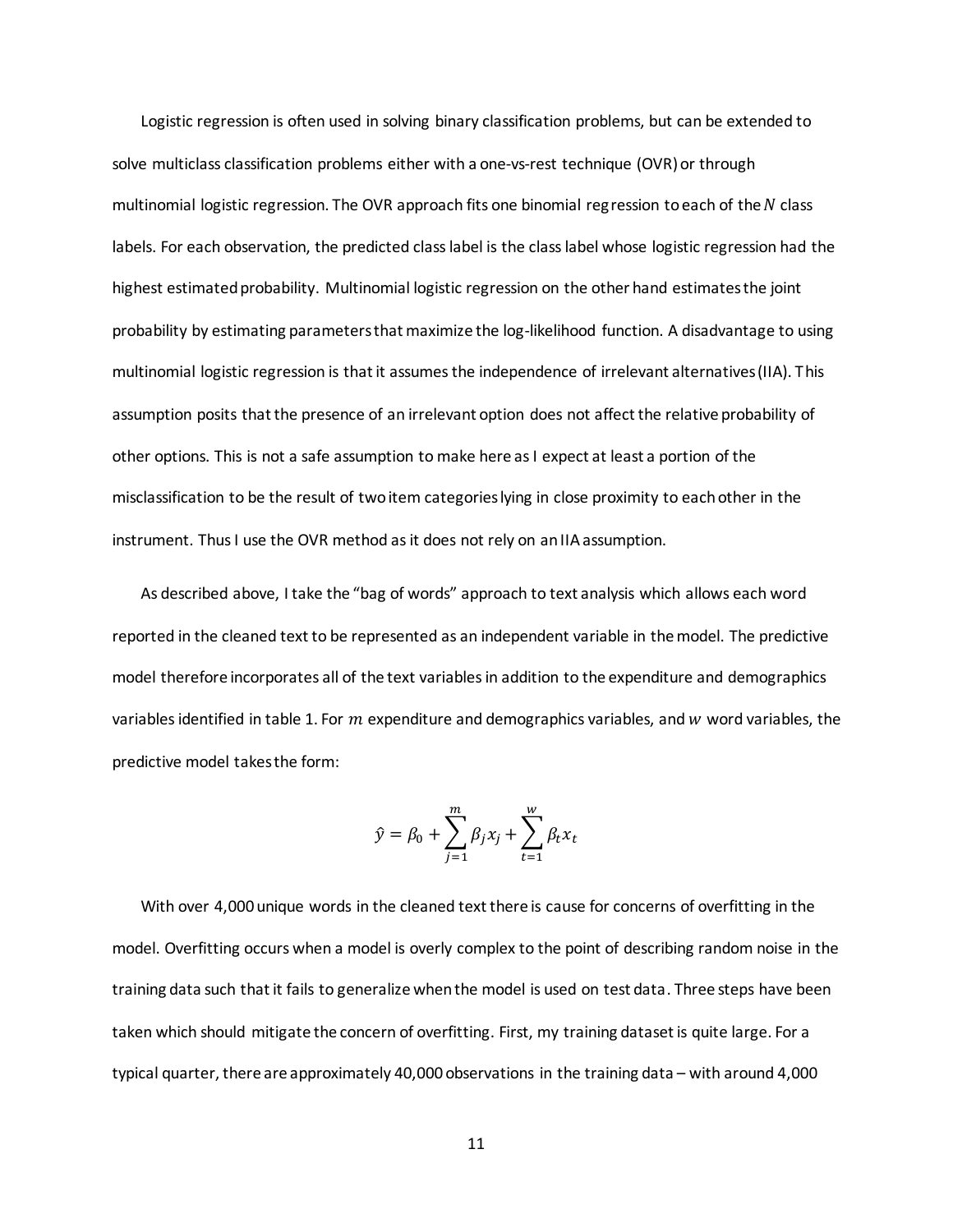predictors<sup>8</sup> this leads to an average 9.35:1 ratio of observations to predictors. Various rules of thumb suggest that ratios between 10:1 and 15:1 mitigate the impact of overfitting. The next steps taken to reduce overfitting focus on reducing the number of predictors.

Regularization is a popular approach to reducing overfitting. Regularization adds an additional term to the optimization problem that penalizes overly complex models by shrinking the regression coefficients toward zero. Specifically I use an L1 penalty (LASSO) which is the sum of the absolute value of coefficients  $\lambda\sum_{i=1}^p\lvert\beta_i\rvert$  where λ is a regularization parameter setting how harsh the penalty is (Hastie *et al.,* 2009). This λ is determined using 5-fold cross validation on the training dataset. Regularization is made more effective by my use of the OVR method since for each class label (with its own binary logistic regression) there will only be a subset of words that add predictive power to the model.

## <span id="page-13-0"></span>Results and Misclassification Estimates

l

 Overall, the process described above is able to correctly predict approximately 90 percent of the reported item codes. However, just because the model predicted the item code that was reported does not guarantee that the item itself was correctly classified by the respondent and interviewer. A clear example of this would be if the respondent reports an item incorrectly and the interviewer uses the default description for that item code. In this case, no predictive model would be able to tell the difference between a correctly classified and a misclassified record using the item description. The remaining 10 percent of records for which the model predicted an item code that did not match what was reported are considered to be potentially misclassified. Assuming that the model has generated useful rules for classifying items based on their descriptions, the fact that the model disagrees with what was coded by the interviewer is evidence for misclassification. Table 2 below shows a few examples of

 $^8$  Almost all of the predictors used in the logistic regression come from the different words that appear in the training data's item descriptions, however they also include those variables identified in Table 1. Thus my predictors include the text descriptions, Consumer Unit characteristics, and variables directly relating to the expenditure like purchase amount.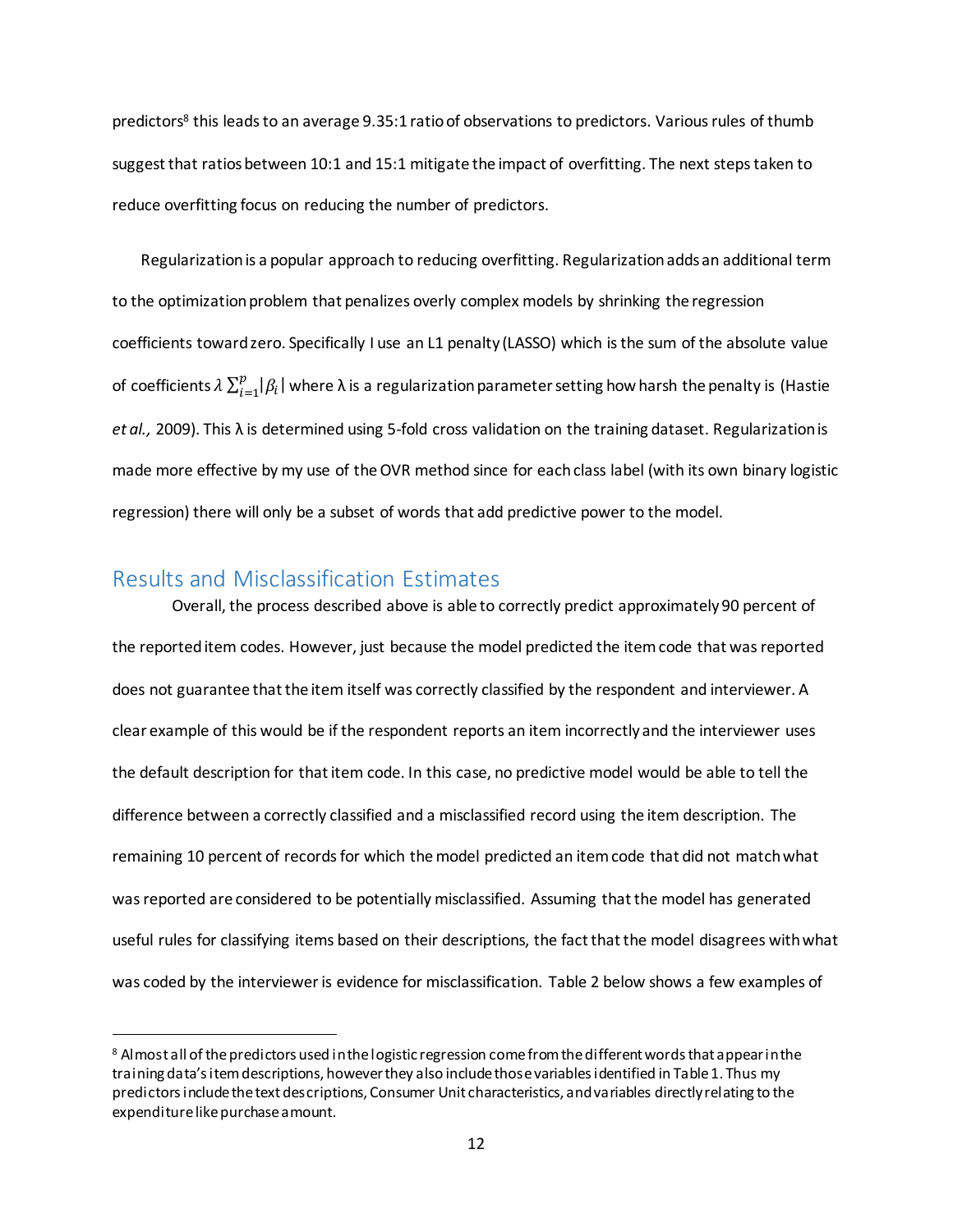what the ICE process might output as potentially misclassified expenditures. Upon manual review around 50 percent of the potentially misclassified records are found to be misclassified in the four quarters analyzed.

#### <span id="page-14-0"></span>Table 2: Examples of ICE Output

| <b>Reported UCC</b>            | <b>Text Description</b> | <b>Predicted UCC</b>         | Changed |
|--------------------------------|-------------------------|------------------------------|---------|
| 610230: photographic equipment | cell phone              | 320232: telephones and       | Yes     |
|                                |                         | accessories                  |         |
| 690119: computer software      | tablet                  | 690118: digital book readers | Yes     |
| 600210: general sport/exercise | recumbent bike          | 600310: bicycles             | No      |
| equipment                      |                         |                              |         |

Table 3 below summarizes some of the main results of performing the ICE process on the four collection quarters covering the 2015 collection year. The sample size  $N$  refers to the number of records in each production quarter that ICE was run on. The classification accuracy is simply the percentage of records whose predicted item category was equal to the item category reported. Hence 1 minus the classification accuracy returns the percentage of records in the production quarter that were considered potentially misclassified. Those candidates were then manually reviewed for misclassification and marked as either misclassified or not – yielding the change rate as the percentage of records that were manually reviewed and edited. From this I calculate an implied misclassification rate for the quarter as 1 minus the classification accuracy times the change rate. The misclassification rate is therefore the percentage of reported expenditures that were misclassified when reported.

#### misclassification  $rate = (1 - accuracy) * change rate$

Performing this calculation on each of the quarters analyzed I find that the average misclassification rate is 5.85 percent. This represents a lower bound on the true rate of misclassification in the CEQ data. The analysis assumes that only the records identified as potentially misclassified were candidates for manual review. Using the example of misclassified records that were given the default descriptions, I demonstrated the potential error in relying on this assumption. While this estimate of the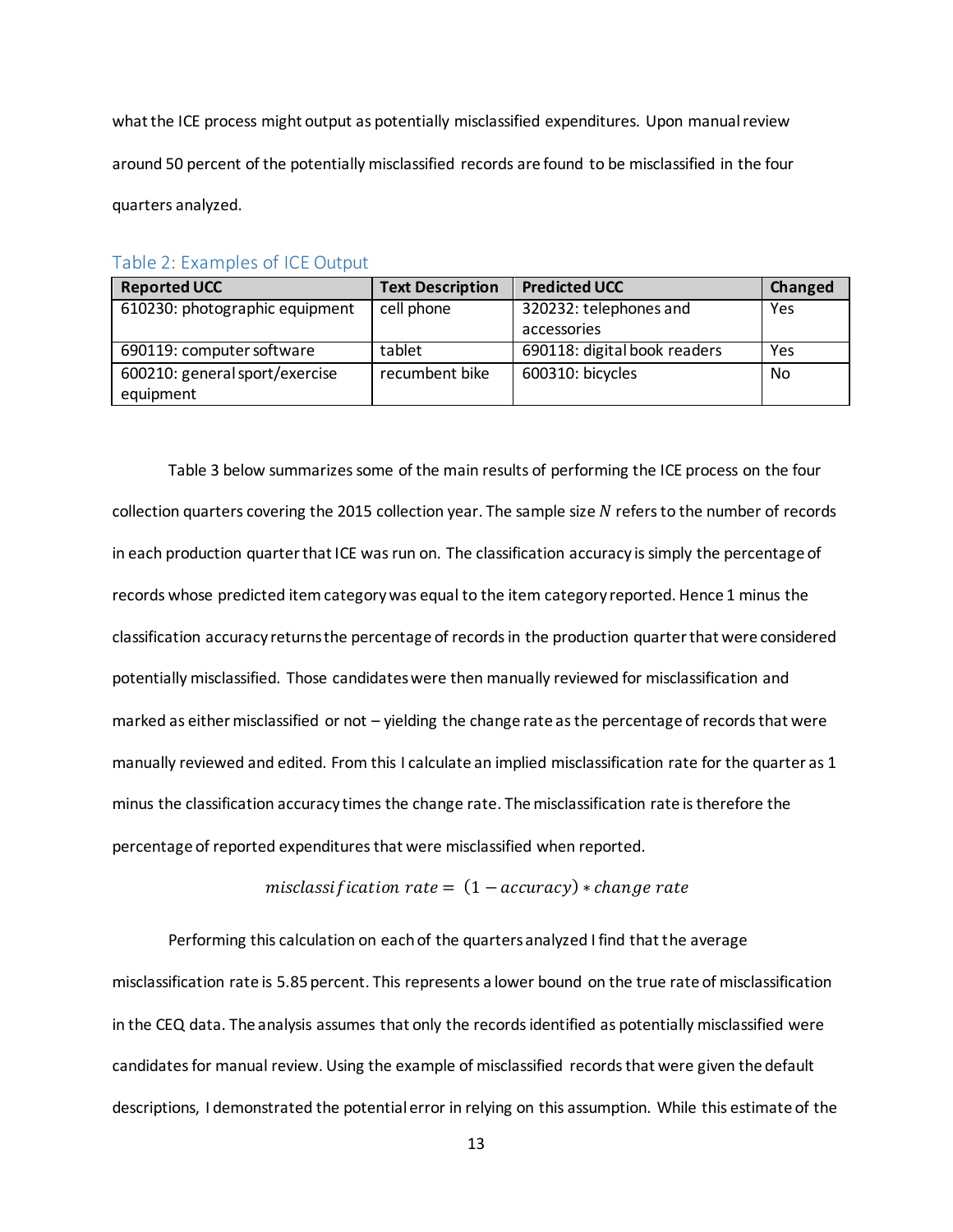misclassification rate could no doubt be improved, it represents the best effort to estimate this error

source thus far.

| Quarter | N     | Accuracy (%) | Change (%) | Misclassified (%) |  |  |
|---------|-------|--------------|------------|-------------------|--|--|
| 2015Q1  | 4,460 | 89.00%       | 54.30%     | 5.99%             |  |  |
| 2015Q2  | 5,292 | 89.00%       | 49.20%     | 5.41%             |  |  |
| 2015Q3  | 5,652 | 88.00%       | 54.30%     | 6.52%             |  |  |
| 2015Q4  | 5,333 | 89.00%       | 49.20%     | 5.41%             |  |  |

#### <span id="page-15-0"></span>Table 3: ICE Model Results

The amount of misclassification differs across items, identified by Universal Classification Codes

(UCCs). It would be impractical to provide tables showing how many records from each of the 38 UCCs mapped from EAPB were misclassified and which UCCs they were misclassified to. Nevertheless to give a sense of the findings, I present a few of the worst offenders. These misclassification prone UCCs are worth keeping in mind for future development work on the questionnaire and on the rules mapping expenditures to UCCs.

| Reported                       | Corrected                                  | Count | Total   |
|--------------------------------|--------------------------------------------|-------|---------|
|                                |                                            |       | Reports |
| 600902: Other Sport Equipment  | 600210: General Sport/Exercise Equipment   | 56    | 182     |
| 690120: Computer Accessories   | 690111: Computers and Computer Hardware    | 48    | 1,152   |
| 320902: Hand Tools             | 320410: Lawn and Garden Equipment          | 47    | 532     |
| 690245: Other Household        | 320522: Portable Heating/Cooling Equipment | 36    | 352     |
| Appliances (Owned)             |                                            |       |         |
| 310316: Radios/Speakers/Sound  | 310333: Accessories and Other Sound        | 33    | 368     |
| Systems                        | Equipment                                  |       |         |
| 320420: Power Tools            | 320410: Lawn and Garden Equipment          | 28    | 649     |
| 310333: Accessories and Other  | 310316: Radios/Speakers/Sound Systems      | 26    | 402     |
| Sound Equipment                |                                            |       |         |
| 600210: General Sport/Exercise | 600310: Bicycles                           | 23    | 1,780   |
| Equipment                      |                                            |       |         |
| 600310: Bicycles               | 600210: General Sport/Exercise Equipment   | 23    | 653     |
| 320902: Hand Tools             | 320420: Power Tools                        | 21    | 532     |

#### <span id="page-15-1"></span>Table 4: Top Misclassified UCCs

Examining the top sources of UCC misclassification, none of them are particularly surprising from a

survey perspective. These are examples of cases where two or more UCCs capture similar items. Notice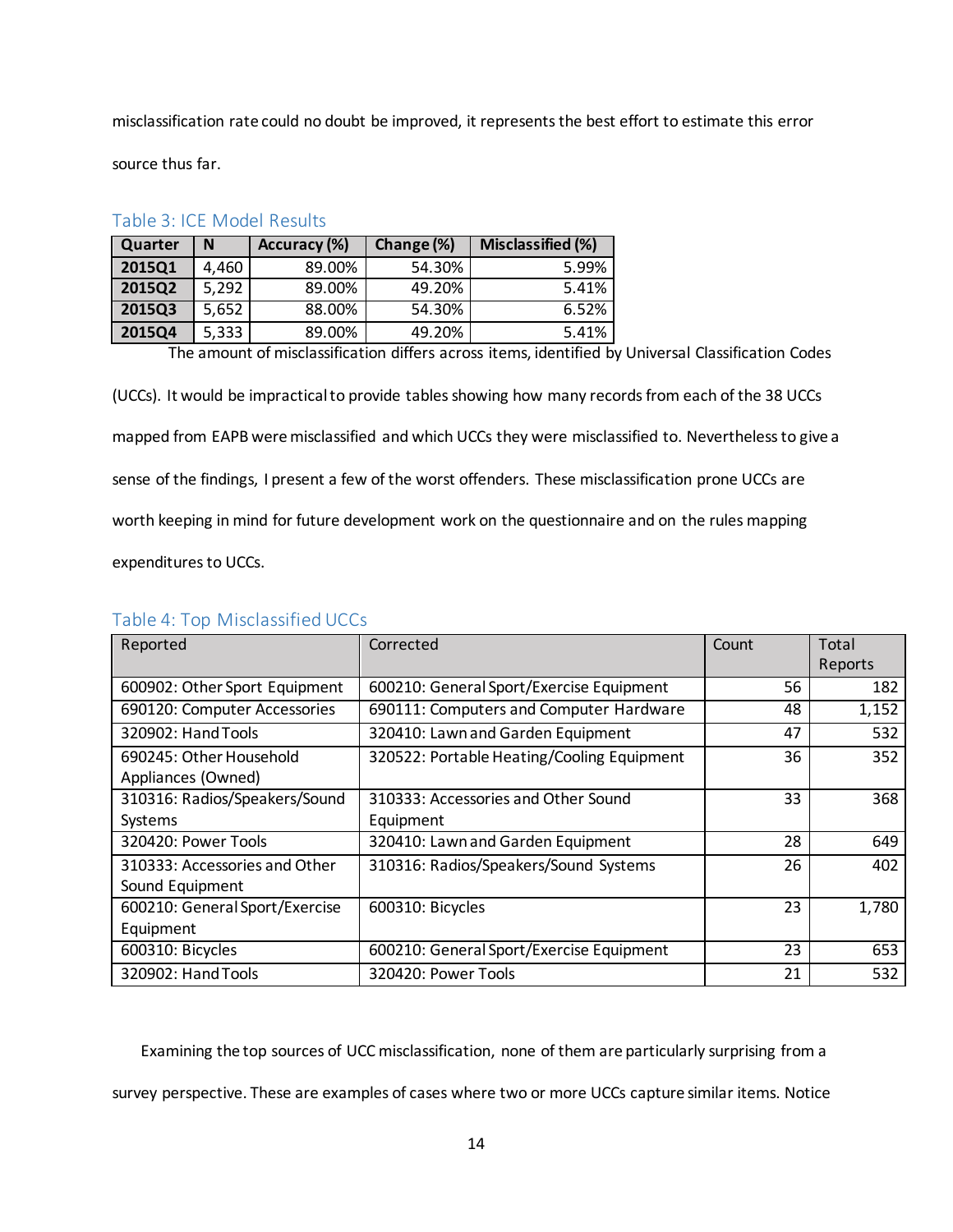that the 5<sup>th</sup> and 7<sup>th</sup> ranked misclassifications are merely inverses of each other and that the 1<sup>st</sup>, 8<sup>th</sup>, and 9 th ranked misclassifications are also closely related to each other. This lends credence to the idea that misclassification is occurring primarily where respondents and interviewers are likely to be confused by the difference between two or more item categories.

There are some key limitations that hinder the ability to estimate the impact of item misclassification on UCC expenditure estimates. First, all of the data analyzed had already gone through the entire production process and it was impossible to recreate this process for my analysis. The outlier detection and expenditure imputation processes in particular have a detrimental impact on my ability to estimate the classification error. By changing an expenditure's classification, I necessarily changed two cost distributions. Some expenditures may have been outliers in addition to being misclassified. Not being able to run the standard production outlier reviews means that I do not catch and correct these outliers. Alternatively, misclassified expenditures could have been incorrectly classified and edited as outliers in production when a correct classification would have placed the expenditure more in line with the rest of the distribution. Expenditure imputation results would also have been different had misclassified records been correctly classified beforehand. Second, because I did not perform this analysis on every section, I cannot say that there are no records in other sections that would be correctly classified in EAPB. This limitation is likely stronger for UCCs that have greater cross-section misclassification.

In spite of these two limitations, I attempt to estimate the impact of item misclassification on UCC expenditure estimates for three of the UCCs identified in Table 3. Figures 5, 6, and 7 below show that misclassification can have a relatively large impact on estimated means for specific UCCs. In dollar terms, UCC 600902 (Other Sport Equipment) shows a classification error effect on the mean of \$73. It corresponds to a roughly 33 percent underestimate of the UCC mean. Similarly UCCs 690245 (Other Household Equipment) and 310333 (Accessories and Other Sound Equipment) both overestimated the

15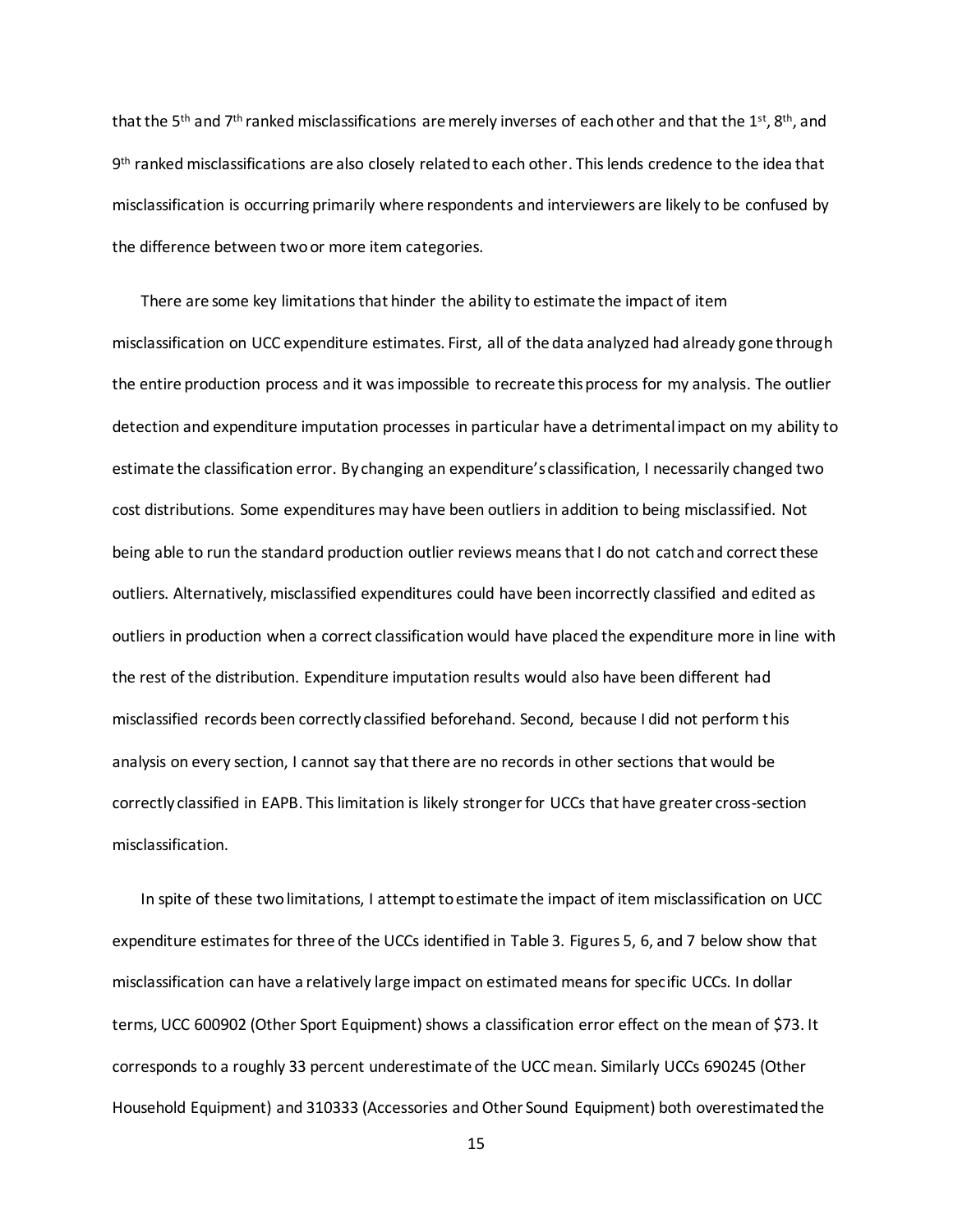expenditure means by roughly 14 percent and 18 percent respectively. These three had some of the

largest misclassification errors and are presented for that reason.



## <span id="page-17-0"></span>Figure 5: Misclassification Impact on UCC 600902 – Other Sport Equipment

## <span id="page-17-1"></span>Figure 6: Misclassification Impact on UCC 690245 – Other Household Appliances (Owned)

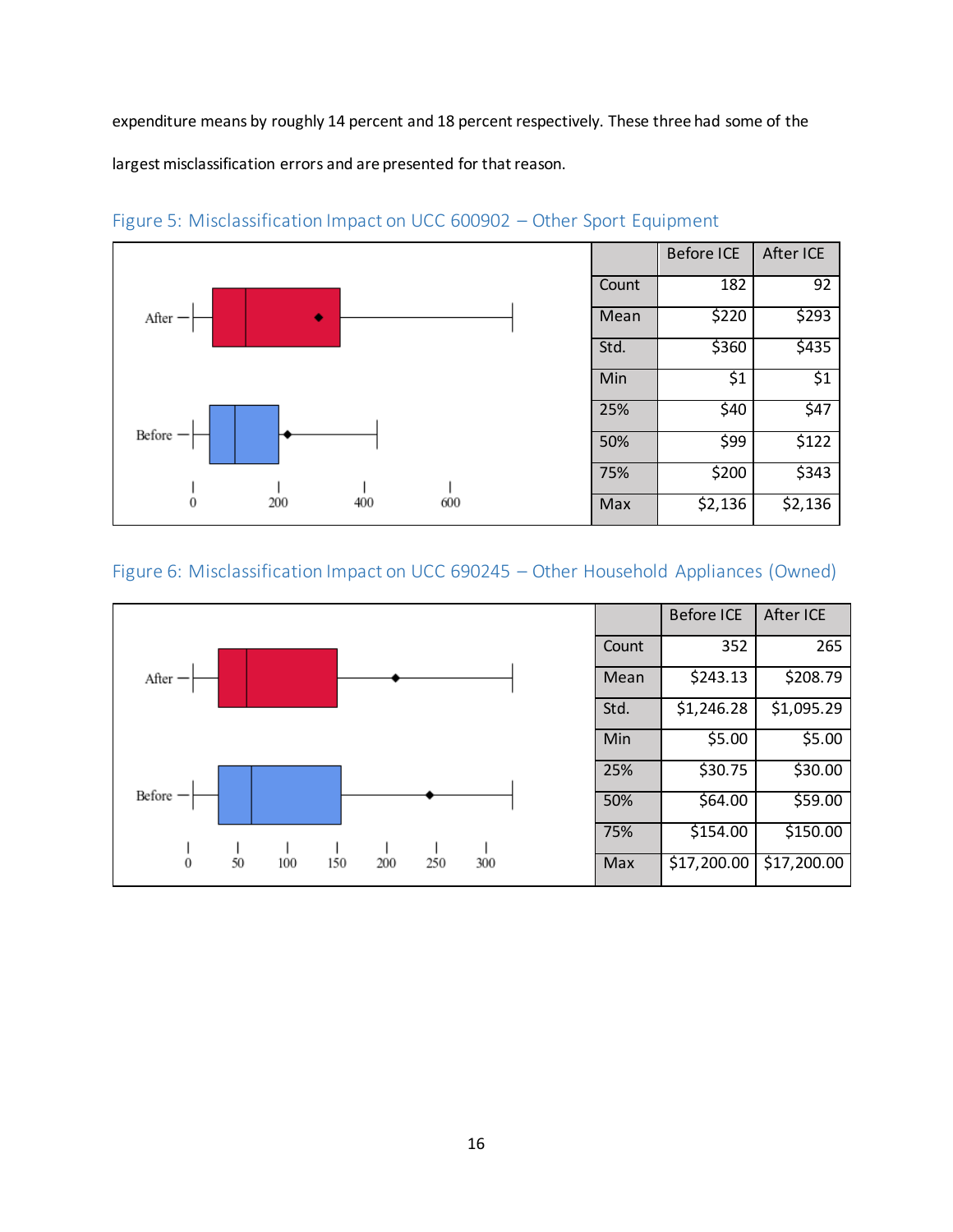

<span id="page-18-0"></span>Figure 7: Misclassification Impact on UCC 310333 – Accessories and Other Sound Equipment

 Some UCCs showed virtually no change in expenditure means as a result of ICE despite a high level of misclassification. These include UCCs like 690119 (Computer Software) of which around 4 percent of the records being mapped to this UCC were determined to be misclassified. Despite this relatively high incidence of misclassification, the mean moved only \$3.72 from \$102.62 to \$98.90. This relatively small impact from classification error stems from the fact that many of the misclassified records in this UCC are video games that have been incorrectly reported with computer games. These two items often have similar prices (and are often the same games) so even a large number of misclassifications would not dramatically change the estimated mean.

Overall, most UCCs had relatively small misclassification rates. Figure 8 below shows that about  $2/3^{rd}$ of the UCCs analyzed had misclassification rates less than 5 percent and that only 5 out of 38 had misclassification rates greater than 10 percent. The impact of classification error depends greatly on the aggregation of data analyzed. At higher levels of aggregation, UCCs that might have high rates of crossmisclassification are combined and so the classification error disappears.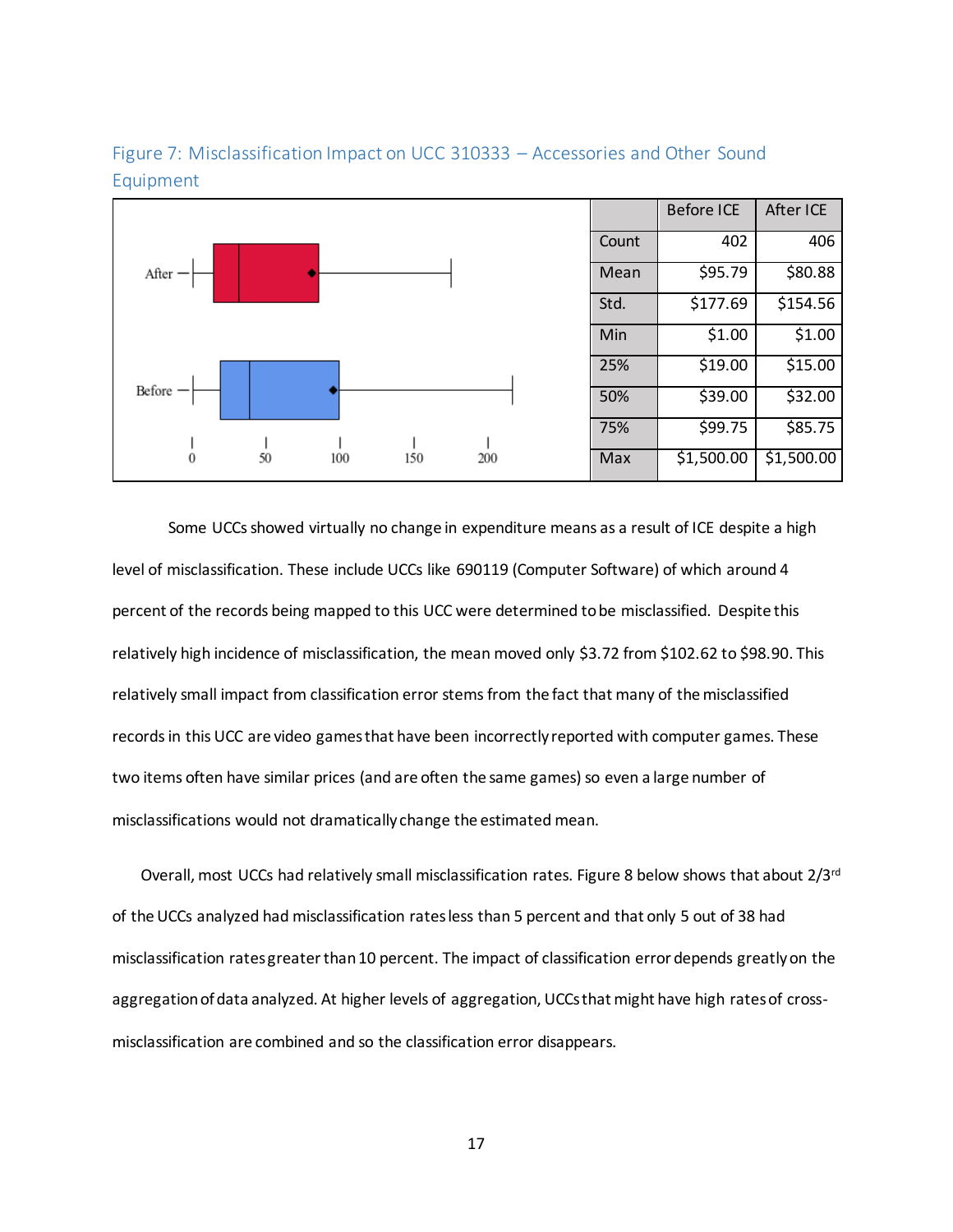

<span id="page-19-0"></span>Figure 8: Frequency Distribution of UCC Misclassification Rates

 Complicating matters, the video games that were incorrectly reported in UCC 690119 (Computer Software) should not have even been collected in EAPB. Video games are supposed to be collected later in Section 17 of the CEQ interview: subscriptions and entertainment expenses. This means that beyond the already identified problem of items being misclassified within a section, ICE has helped uncover cases where items are misclassified across sections. In the four quarters analyzed, 149 records were found to belong in a different section. Together these 149 represented \$30,705 in unweighted expenditures reported in the wrong categories. At this stage it is not possible to determine how greatly this misclassification impacted UCC estimates, but it is possible to point out a few UCCs that had higher levels of cross-section misclassification. Figure 9 below highlights those UCCs that suffered from most cross-section misclassification.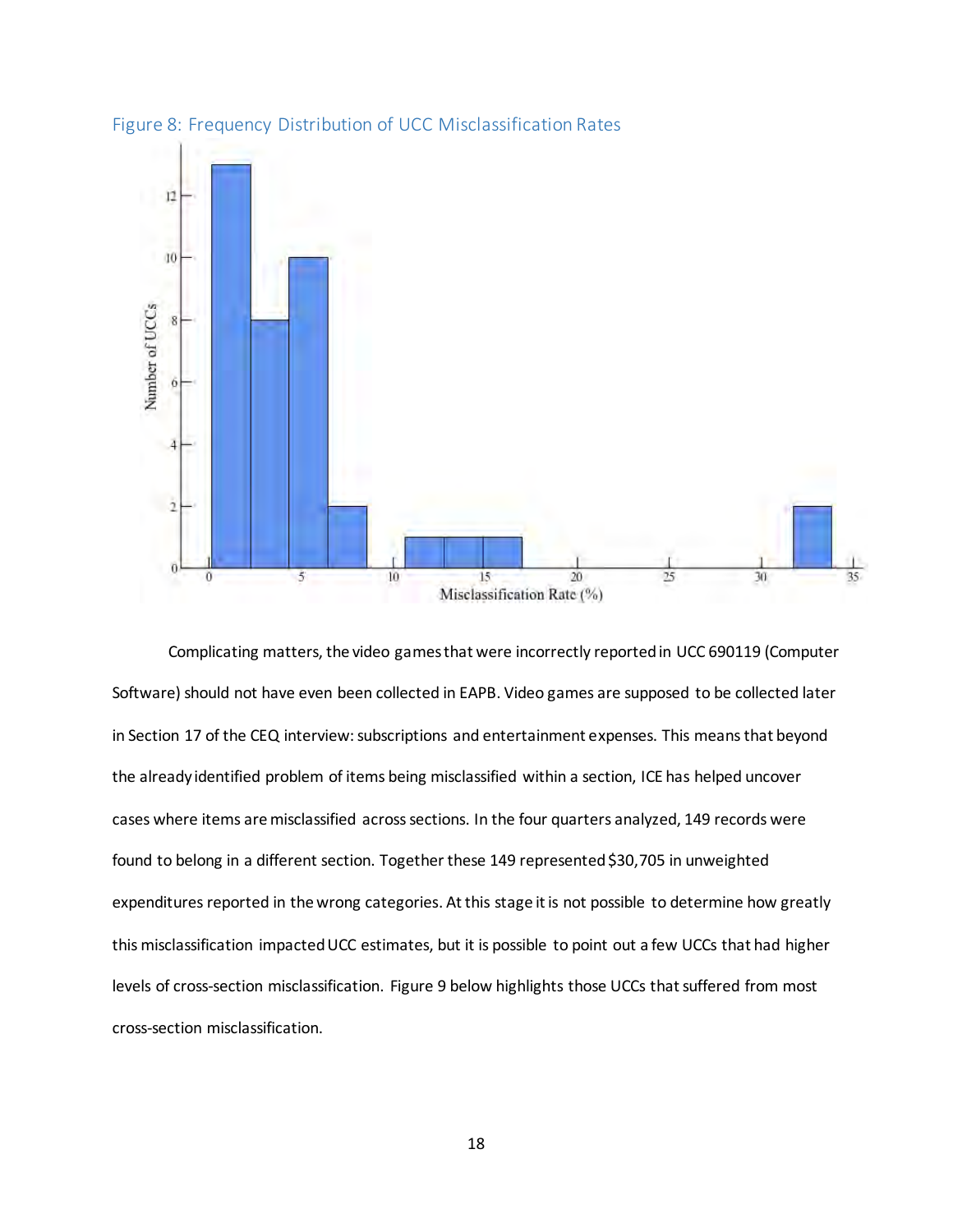

#### <span id="page-20-0"></span>Figure 9: Count Frequencies of UCCs with Cross-Section Misclassification

Three UCCs in particular stand out in Figure 4: 600210 (General Sport/Exercise Equipment), 310232 (Video Game Hardware and Accessories), and 600902 (Other Sport Equipment). It is particularly troubling to see that how many of these UCCs in Figure 9 were also featured prominently in Table 3 as having high levels of within-section misclassification. These UCCs which also appeared in Table 3 are highlighted in red. The misclassifications appearing in 310232 tended to be of the same kind as those in 690119 (Computer Software): video games incorrectly reported with the video game hardware. Unfortunately the kinds of records being incorrectly reported in 600210 and 600902 do not seem to follow any kind of pattern. Misclassifications reported here included rafts, clothing, medical supplies, furniture, and major appliances.

## <span id="page-20-1"></span>Conclusions and Future Research

The findings represent a first effort at measuring the impact of classification error on Consumer Expenditure Surveys estimates. Despite the limitations outlined above, I was able to estimate that on average 5.85 percent of the reported items in EAPB for the four quarters of 2015Q1 – 2015Q4 are misclassified. In addition, I was able to show that at least 3 UCCs had fairly large classification errors on